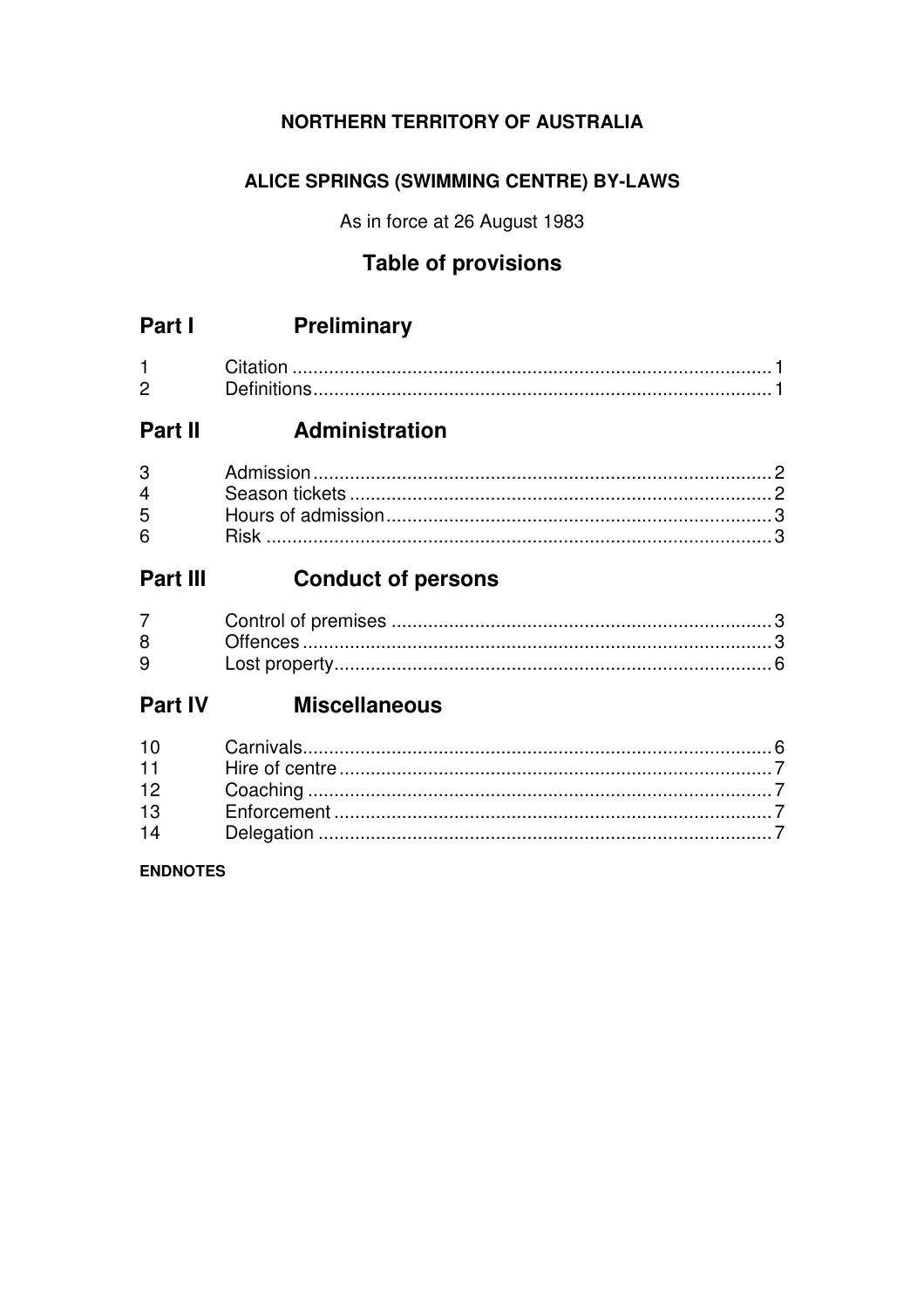## **NORTHERN TERRITORY OF AUSTRALIA**

This reprint shows the By-laws as in force at 26 August 1983. Any amendments that commence after that date are not included.

\_\_\_\_\_\_\_\_\_\_\_\_\_\_\_\_\_\_\_\_

\_\_\_\_\_\_\_\_\_\_\_\_\_\_\_\_\_\_\_\_

## **ALICE SPRINGS (SWIMMING CENTRE) BY-LAWS**

**By-laws under the Local Government Act**

## **Part I** Preliminary

#### **1 Citation**

These By-laws may be cited as the Alice Springs (Swimming Centre) By-laws.

#### **2 Definitions**

In these By-laws, unless the contrary intention appears:

**adult** means a person who has attained the age of 15 years.

**centre** means the Alice Springs Swimming Centre and includes land, fencing, turnstiles, dressing cubicles, shower recesses, spectator stands, plant room, seating, lavatories, barbecue areas and other structures erected for the use and convenience of persons using the centre or for the operation of the centre.

**child** means a person who has not attained the age of 15 years.

**manager** means the person appointed by the Council to control and manage the centre, and includes a person acting in his stead or on his behalf.

**pool** means a swimming pool within the centre and includes a wading pool.

**season ticket** means a season ticket under by-law 4.

**session** means the period during which the centre is open to the public as determined from time to time by the Council.

**ticket** means a ticket which enables a person to be admitted to the centre for one session.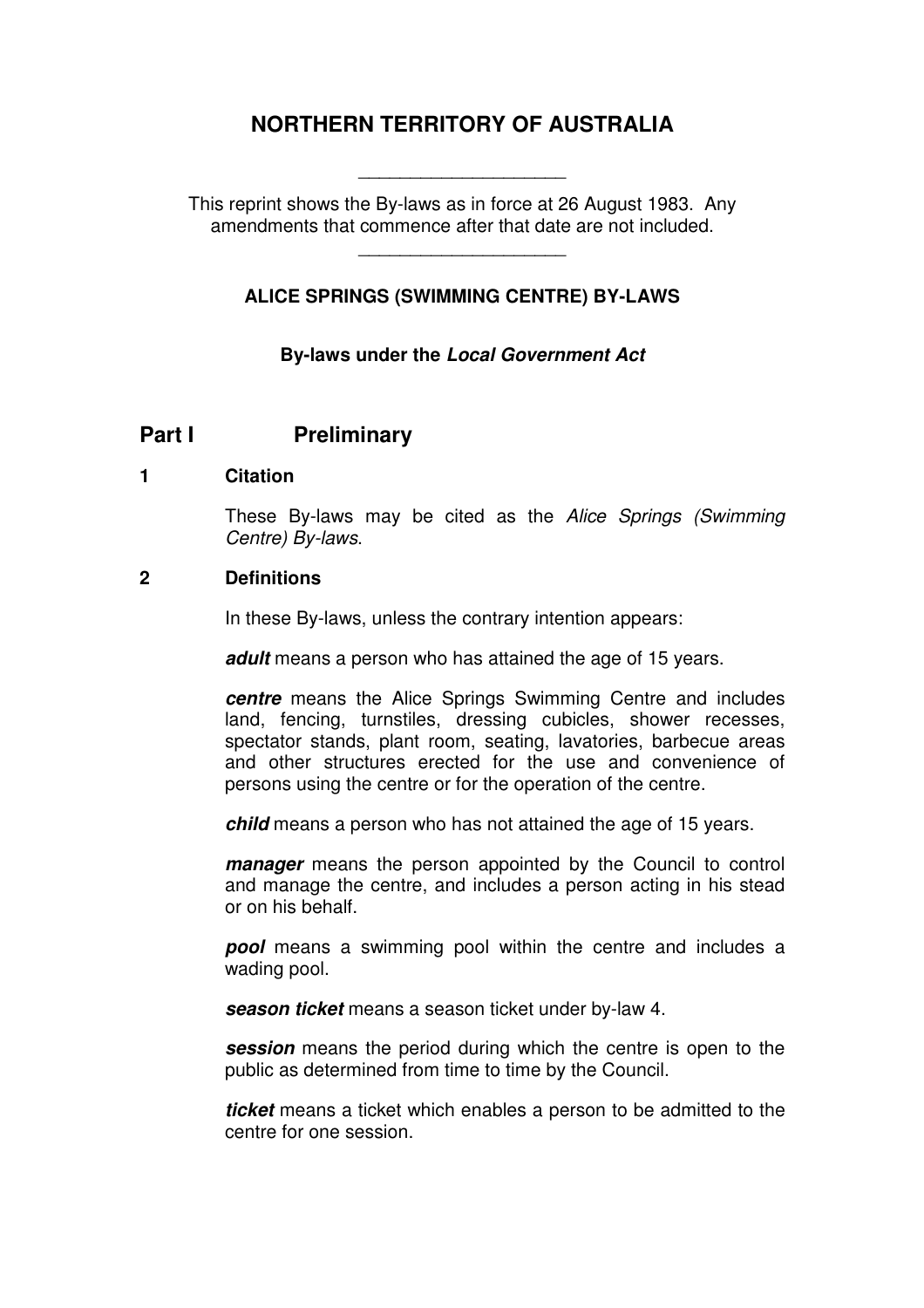**token** means a token which enables a person to be admitted to the centre for one session.

## **Part II Administration**

#### **3 Admission**

- (1) A person shall not, without the express permission of the Council or the manager, enter the centre except through a turnstile or gate erected for that purpose and upon:
	- (a) presentation of a ticket or token; or
	- (b) offering for inspection a season ticket.

Penalty: \$200.

- (2) A person wishing to obtain a ticket or token granting admission to the centre for a session may, upon payment of the prescribed charge, obtain it from the manager.
- (3) The Council shall, by resolution:
	- (a) at least once in each financial year, determine days on which the centre will be open for sessions and the duration of sessions;
	- (b) from time to time, determine the charges for tickets, tokens and the issue of season tickets; and
	- (c) determine the form of tickets, tokens and season tickets.

#### **4 Season tickets**

- (1) A season ticket shall entitle the holder to admission to the centre for a series of sessions and may be obtained, upon payment of the prescribed charge, from the manager.
- (2) A season ticket is not transferable and may be used only by the person in whose name it is issued.
- (3) A list of the holders of a season ticket shall be kept at the centre and the manager may refuse admission to a person using a season ticket where he reasonably believes that the person is not the person to or in relation to whom the season ticket was issued.
- (4) A person shall not enter, or attempt to enter, the centre by using a season ticket issued to another person.

Penalty: \$200.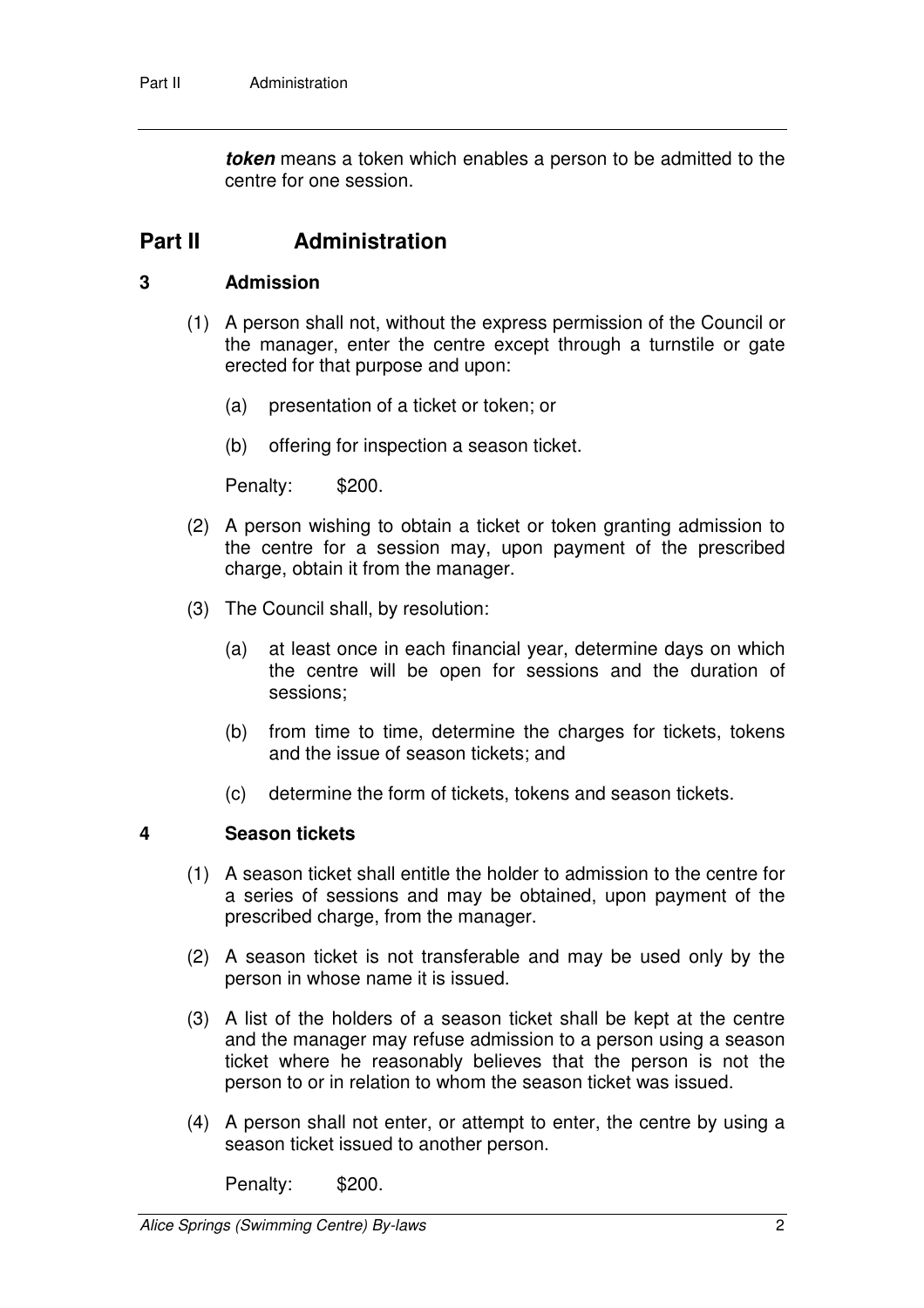#### **5 Hours of admission**

- (1) Subject to clause (2), the centre shall be open at the times determined by the Council in pursuance of by-law 3(3) and posted on a notice board at the entrance to the centre.
- (2) The Council may restrict or prohibit public access to the centre on a specific day or specific days by posting a notice to that effect on the notice board at the entrance to the centre.

#### **6 Risk**

- (1) A person using the centre does so at his own risk.
- (2) A person entering the centre may deposit valuables with the manager, but the Council shall not be liable in the event that such valuables are lost, stolen, damaged or otherwise interfered with whilst in the custody of the manager.

## **Part III Conduct of persons**

#### **7 Control of premises**

- (1) A person shall obey all reasonable directions of the manager with regard to that person's conduct in or in relation to the centre.
- (2) A person in the centre shall not obstruct, interfere with or hinder the manager in the exercise of his powers or discharge of his duties under these By-laws.

Penalty for an offence against this by-law: \$200.

#### **8 Offences**

- (1) A person shall not enter or be at the centre whilst in an intoxicated condition whether such condition is induced by liquor, drugs or otherwise, and a person shall not bring into the centre spirits, drugs or intoxicating liquor or have such items in his possession while in the centre.
- (2) Where a person in the centre appears in such a condition as to be, in the opinion of the manager, indecently or insufficiently clad, the manager shall require that person to forthwith resume his ordinary clothing and it shall be an offence to fail to comply with such a requirement.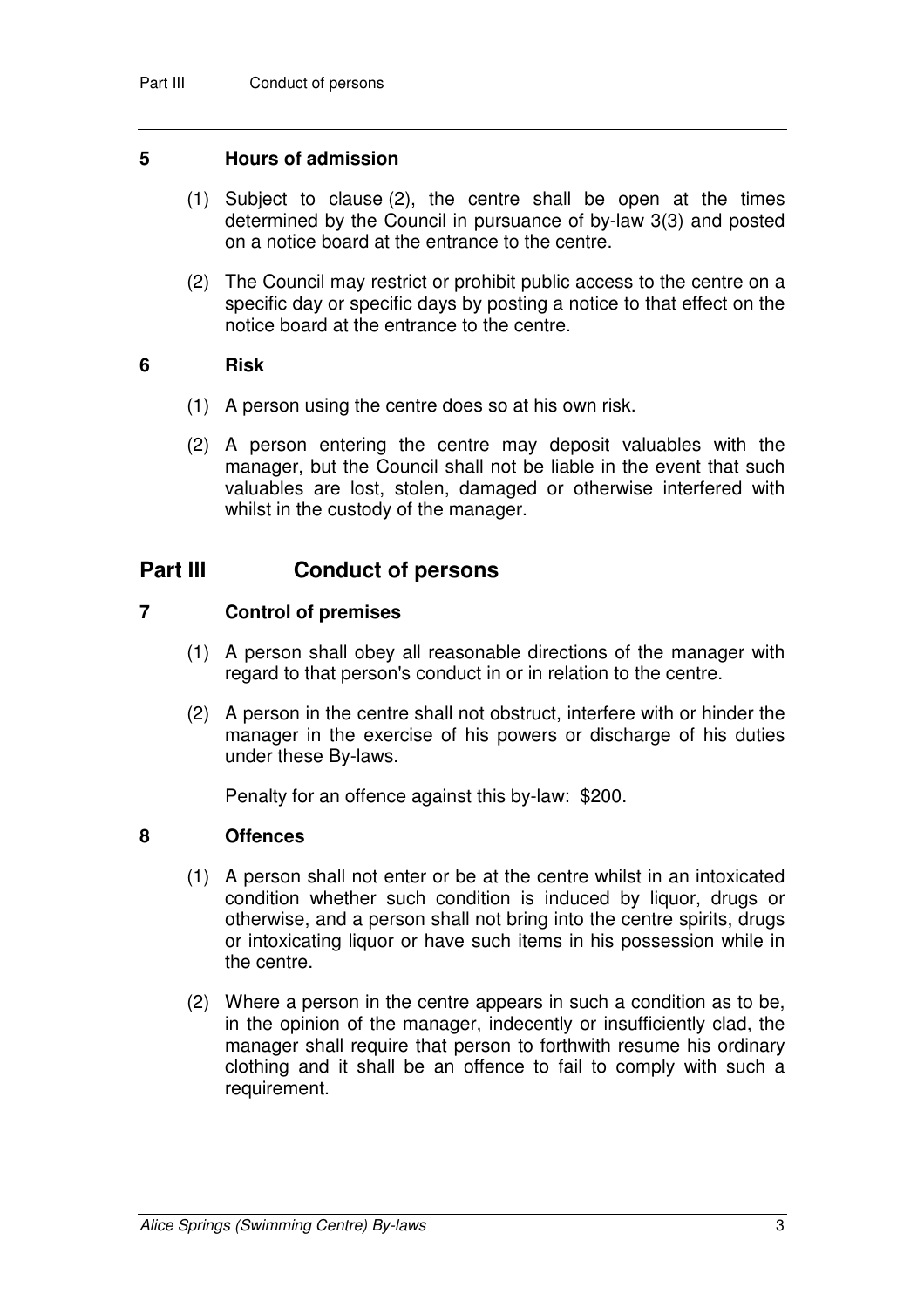- (3) A person shall not:
	- (a) use soap in the centre, other than in the dressing cubicles, shower baths or shower recesses;
	- (b) in a part of the centre, behave in an unseemly, improper, disorderly, riotous or indecent manner, swear or use indecent, obscene, offensive or abusive language, gamble or misconduct himself;
	- (c) enter the pool without first using a shower bath provided in the centre;
	- (d) smoke in a part of the centre where the Council has caused a notice to be exhibited prohibiting smoking in that part;
	- (e) eat in or take into the dressing cubicles food of any kind;
	- (f) climb up to or on a fence, partition, roof or other part of the centre;
	- (g) in the dressing cubicles or elsewhere in the centre, wastefully use the water or leave a tap running;
	- (h) spit or expectorate in the pool or on the concourse or part of the centre; or
	- (j) whilst in the pool, use a substance or preparation which may cause the water to discolour or render the water turbid or otherwise unfit for the use of bathers;
	- (k) wilfully:
		- (i) foul or pollute water in a shower bath or the pool;
		- (ii) soil, defile, damage, injure, destroy, use improperly, disfigure or write in or upon a dressing cubicle, furniture or other article or equipment in the centre; or
		- (ii) discharge litter of any description on, in or about the centre or bring litter into the centre;
	- (m) carelessly or negligently damage or improperly use or interfere with a tap, lock, valve, locker or other fitting or appliance in or about the centre;
	- (n) damage, remove, mark or without lawful excuse interfere with the barbeque facilities provided in the centre, or equipment forming part of the barbeque facilities, or leave such facilities and equipment in an unclean or untidy condition after use;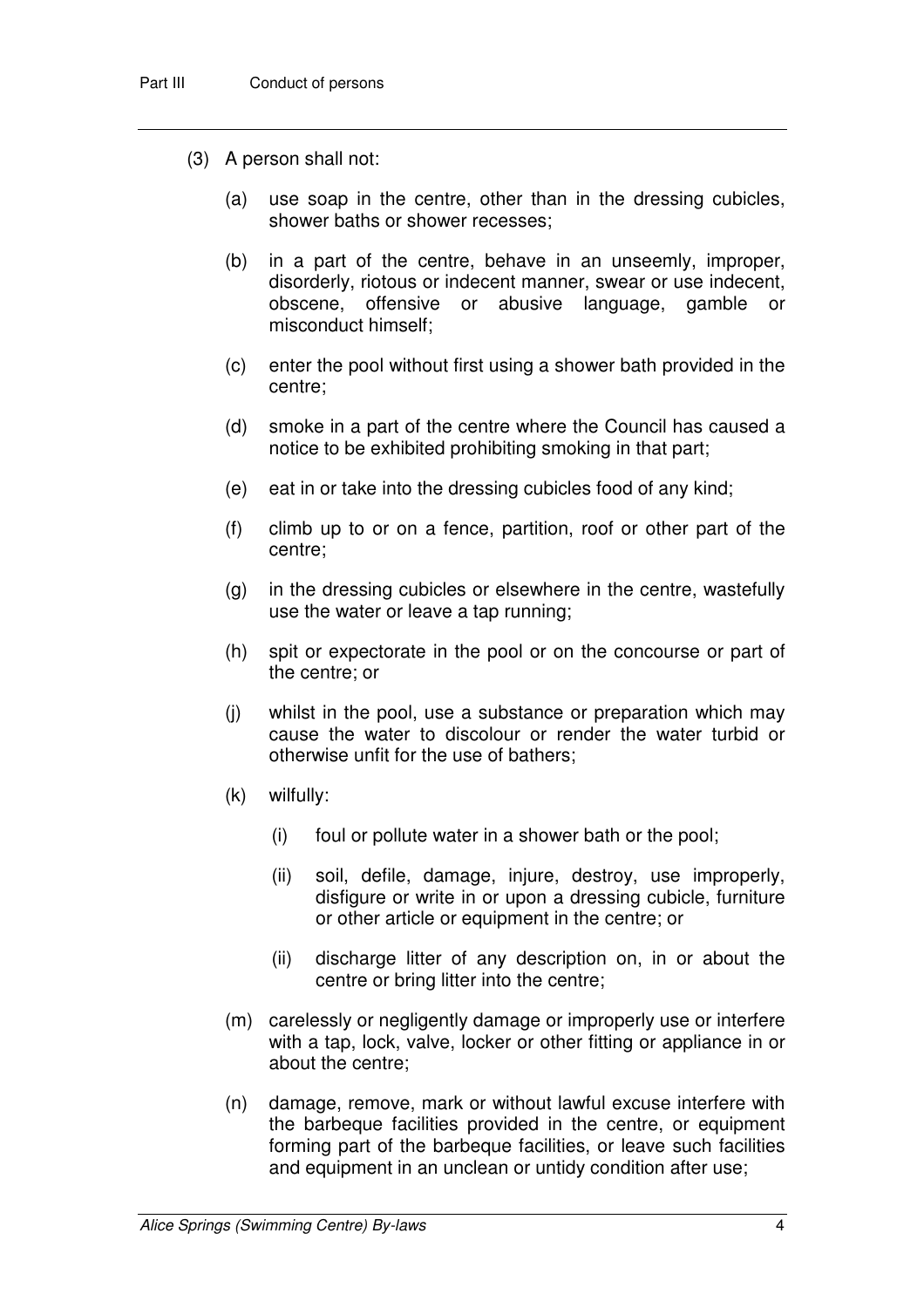- (p) damage, remove, mark or interfere with trees, plants or turf in the centre;
- (q) cause or allow a dog or other animal belonging to him or under his control to enter or remain in the centre;
- (r) interfere with another person or throw or push, or attempt to throw or push, another person into the pool, or throw a stone or stick or other matter or thing to the annoyance of another person using the facilities of the centre;
- (s) while suffering from a cutaneous infection or contagious disease, or while in an unclean condition, enter the pool;
- (t) be a nuisance in the centre; or
- (u) leave at the centre a child who has not attained the age of 8 years, unless the child is in the custody and control of an adult who has undertaken to the person leaving the child to be responsible for the safety and good behaviour of the child while the child is in the centre.
- (4) Where an adult:
	- (a) accompanies into the centre; or
	- (b) within the centre takes or has the custody or control of,

a child who has not attained the age of 8 years, the adult shall:

- (c) ensure that the child obeys these By-laws; and
- (d) ensure, or make provision for, the safety of the child while in the centre.
- (5) A male person over the age of 4 years shall not enter a part of the centre set apart for females, and a female person over the age of 4 years shall not enter a part of the centre set apart for males, nor shall a person enter or attempt to enter, without the consent of the occupant, a shower recess or dressing cubicle or other compartment which is already occupied.
- (6) A person in respect of whom a direction has been issued in accordance with by-law 13(3) shall not, knowing that the direction is in force, enter, or attempt to enter, the centre.
- (7) A person shall not play ball games or take any action which shall, in any way, limit the enjoyment of other users of the pool or the centre at such time or times as the centre is in general public use, but this clause shall not apply to the playing, at a time approved by the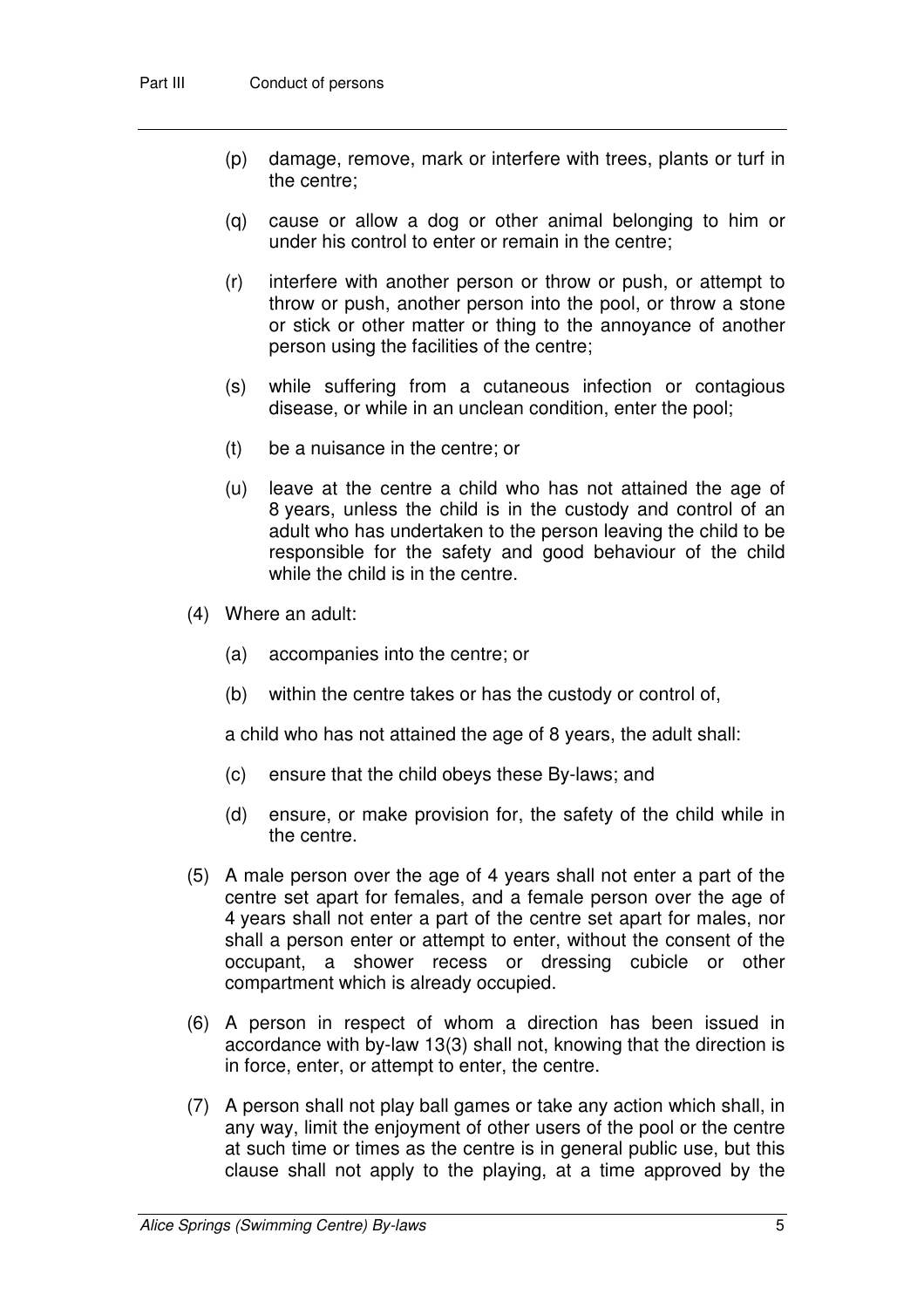manager, of a game or aquatic sport specially organized and conducted at the centre by a person.

Penalty for an offence against this by-law: \$200.

#### **9 Lost property**

- (1) Where a person finds an article which he reasonably believes to have been abandoned or lost in the centre, he shall immediately deliver the article to the manager.
- (2) Where an article is delivered to the manager in pursuance of clause (1) or he finds an article which may have been abandoned or lost in the centre, the manager shall, as soon as practicable, enter a description of the article and all particulars relating thereto in a register which he shall keep for that purpose and a person claiming an article, who satisfies the manager that he is the owner of the article, shall have it returned to him upon signing for it in the register.
- (3) The manager shall report to the Clerk, at least once a month, regarding articles abandoned or lost in the centre during the immediately preceding month and produce the register for inspection by the Clerk.
- (4) The Council shall not incur liability in respect of articles abandoned or lost in the centre or stolen from a person while he is in the centre.
- (5) An article abandoned or lost in the centre and not claimed within one month after the date of the entry under clause (2) in relation to it in the register shall be handed by the manager to a member of the Police Force for disposal in accordance with the laws relating to abandoned or lost property.

## **Part IV Miscellaneous**

#### **10 Carnivals**

- (1) A person conducting a carnival at the centre shall be responsible for ensuring that these By-laws are observed by all persons participating in or attending the carnival.
- (2) A person to whom the centre is made available for the purpose of holding a swimming carnival shall, at least 14 days before the proposed date of the carnival, forward to the Clerk details of the programme of events for the carnival and of games or sports proposed to be conducted.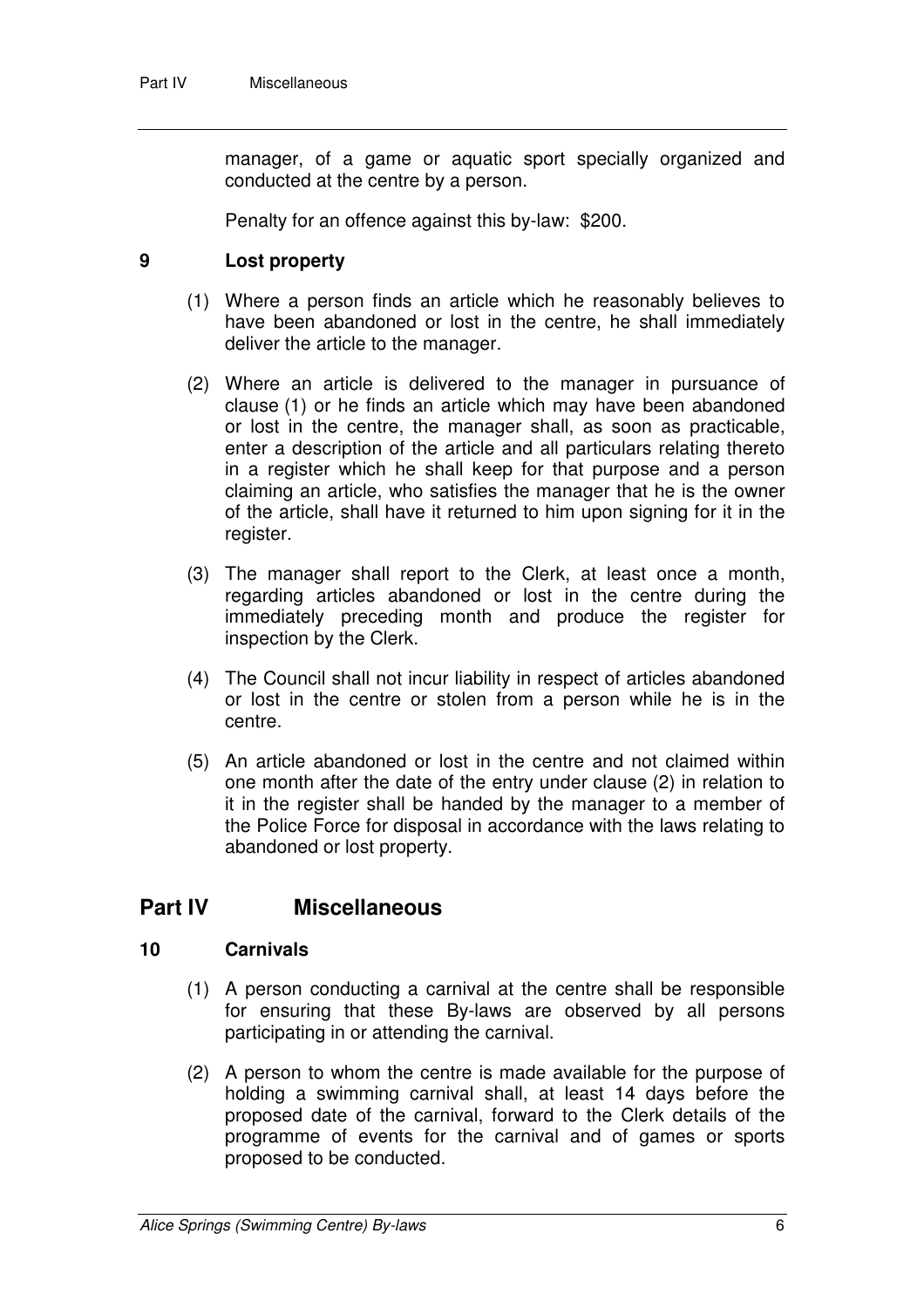(3) Where the manager does not approve of an item in the programme, it shall be varied in such manner as the manager thinks fit.

#### **11 Hire of centre**

The Council may, on receipt of an application in writing made to the Clerk, allow a person to have sole use of the centre for such period and subject to such conditions as it thinks fit.

#### **12 Coaching**

- (1) A person shall not, for reward, teach, coach or train another person in the centre except with the consent in writing of the Council.
- (2) The Council may, in writing, consent to a person, for reward, teaching, coaching or training another person in the centre.

#### **13 Enforcement**

- (1) A person who contravenes or fails to comply with these By-laws may be removed from the centre by the manager or may be detained by the manager and given into the custody of a member of the Police Force from whom the manager may request assistance at any time.
- (2) The manager may refuse to admit to the centre a person who has been convicted of an offence against these By-laws.
- (3) The Council may issue a written direction to the manager that a person named in the direction shall not be admitted to the centre and, whilst that direction remains in force, the manager shall not admit that person to, or allow him to remain in, the centre.

## **14 Delegation**

- (1) The Council may, by resolution, delegate to an officer of the Council any of its powers under these By-laws, other than this power of delegation, its power to prescribe charges under by-law 3(3) and its power to dispense with the need to comply with these By-laws.
- (2) A power delegated under this section, when exercised by the delegate, shall, for the purpose of these By-laws, be deemed to have been exercised by the Council.
- (3) A delegation under this by-law does not prevent the exercise of a power by the Council.
- (4) The Clerk shall cause a register to be kept of all delegations under this by-law.